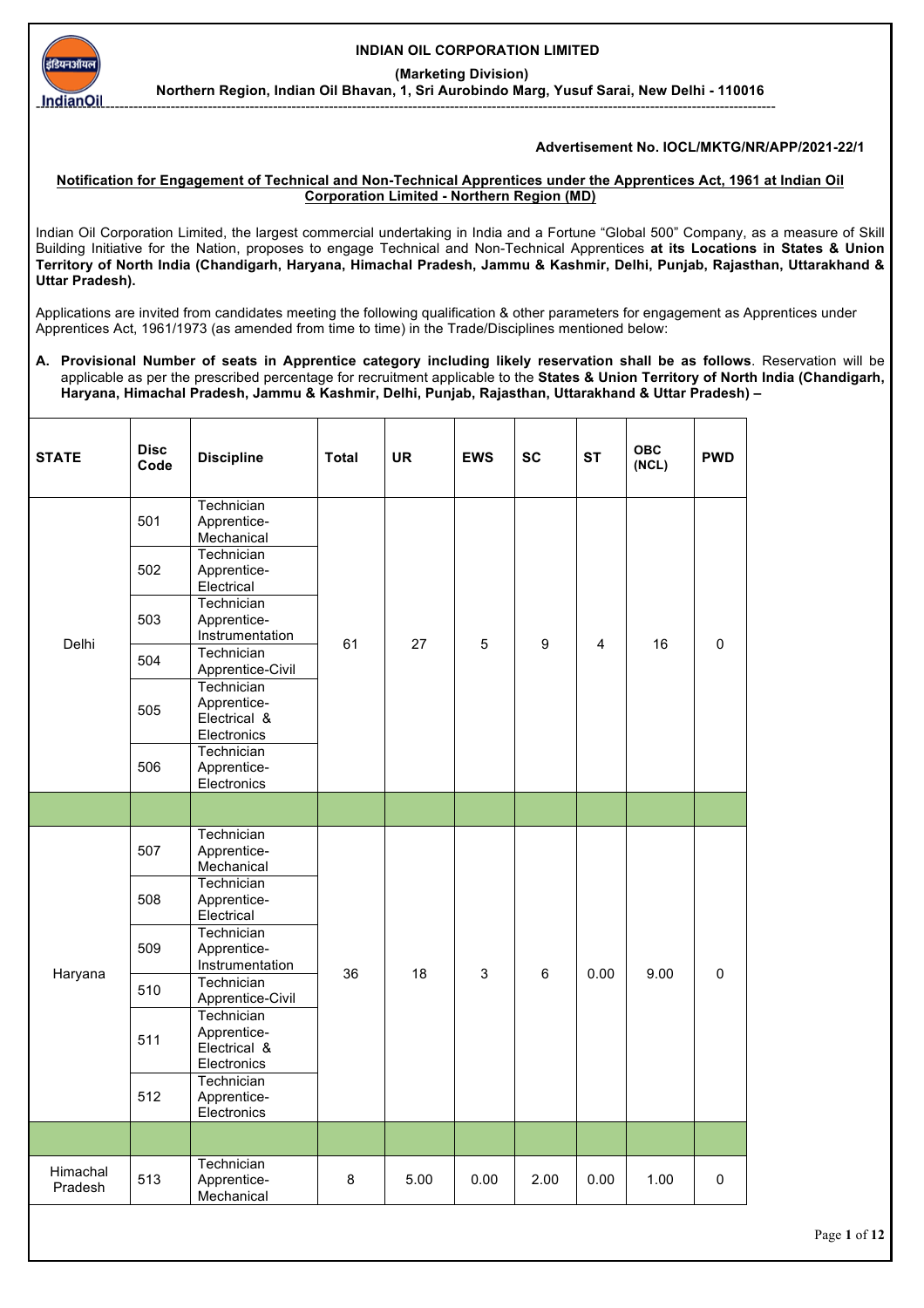|           | 514 | Technician<br>Apprentice-<br>Electrical                  |         |       |      |       |      |      |                     |
|-----------|-----|----------------------------------------------------------|---------|-------|------|-------|------|------|---------------------|
|           | 515 | Technician<br>Apprentice-<br>Instrumentation             |         |       |      |       |      |      |                     |
|           | 516 | Technician<br>Apprentice-Civil                           |         |       |      |       |      |      |                     |
|           | 517 | Technician<br>Apprentice-<br>Electrical &<br>Electronics |         |       |      |       |      |      |                     |
|           | 518 | Technician<br>Apprentice-<br>Electronics                 |         |       |      |       |      |      |                     |
|           |     |                                                          |         |       |      |       |      |      |                     |
|           | 519 | Technician<br>Apprentice-<br>Mechanical                  |         |       |      |       |      |      |                     |
|           | 520 | Technician<br>Apprentice-<br>Electrical<br>Technician    |         |       |      |       |      |      |                     |
| Jammu &   | 521 | Apprentice-<br>Instrumentation                           |         |       |      |       |      |      |                     |
| Kashmir   | 522 | Technician<br>Apprentice-Civil                           | $\bf 8$ | 6.00  | 0.00 | 0.00  | 0.00 | 2.00 | $\pmb{0}$           |
|           | 523 | Technician<br>Apprentice-<br>Electrical &                |         |       |      |       |      |      |                     |
|           | 524 | Electronics<br>Technician<br>Apprentice-<br>Electronics  |         |       |      |       |      |      |                     |
|           |     |                                                          |         |       |      |       |      |      |                     |
|           | 525 | Technician<br>Apprentice-<br>Mechanical                  | 42      | 18.00 | 4.00 | 12.00 | 0.00 | 8.00 | $\mathsf{O}\xspace$ |
|           | 526 | Technician<br>Apprentice-<br>Electrical                  |         |       |      |       |      |      |                     |
| Punjab    | 527 | Technician<br>Apprentice-<br>Instrumentation             |         |       |      |       |      |      |                     |
|           | 528 | Technician<br>Apprentice-Civil                           |         |       |      |       |      |      |                     |
|           | 529 | Technician<br>Apprentice-<br>Electrical &<br>Electronics |         |       |      |       |      |      |                     |
|           | 530 | Technician<br>Apprentice-<br>Electronics                 |         |       |      |       |      |      |                     |
|           |     |                                                          |         |       |      |       |      |      |                     |
|           | 531 | Technician<br>Apprentice-<br>Mechanical                  |         |       |      |       |      |      |                     |
|           | 532 | Technician<br>Apprentice-<br>Electrical                  |         |       |      |       |      |      |                     |
| Rajasthan | 533 | Technician<br>Apprentice-<br>Instrumentation             | 42      | 18.00 | 4.00 | 7.00  | 5.00 | 8.00 | $\pmb{0}$           |
|           | 534 | Technician<br>Apprentice-Civil                           |         |       |      |       |      |      |                     |
|           | 535 | Technician<br>Apprentice-<br>Electrical &<br>Electronics |         |       |      |       |      |      |                     |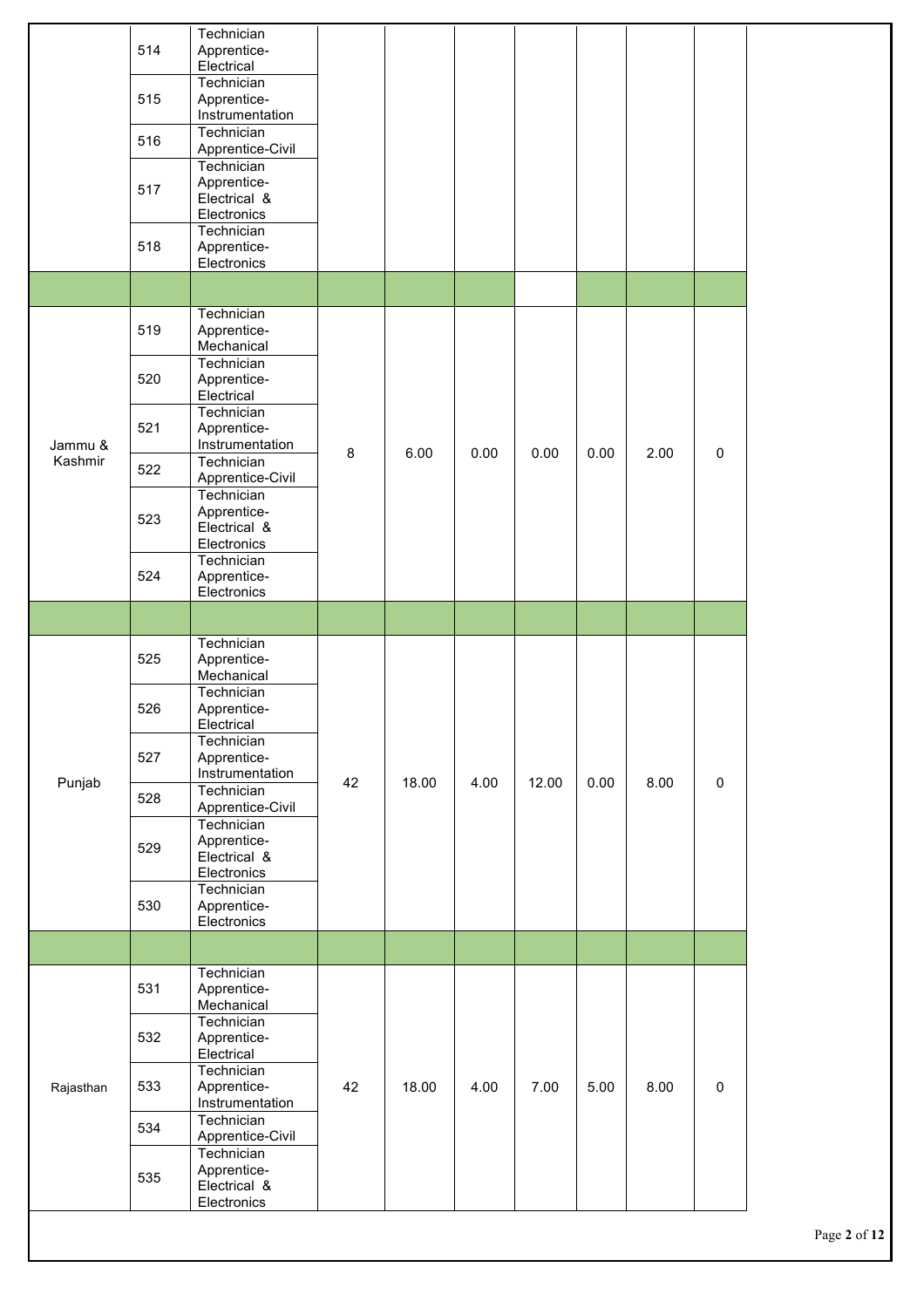|                      | 536 | Technician<br>Apprentice-<br>Electronics                 |     |        |       |       |      |       |             |  |
|----------------------|-----|----------------------------------------------------------|-----|--------|-------|-------|------|-------|-------------|--|
|                      |     |                                                          |     |        |       |       |      |       |             |  |
|                      | 537 | Technician<br>Apprentice-<br>Mechanical                  |     |        |       |       |      |       |             |  |
|                      | 538 | Technician<br>Apprentice-<br>Electrical                  |     |        |       |       |      |       |             |  |
|                      | 539 | Technician<br>Apprentice-<br>Instrumentation             |     |        |       |       |      |       |             |  |
| <b>Uttar Pradesh</b> | 540 | Technician<br>Apprentice-Civil                           | 113 | 48.00  | 11.00 | 23.00 | 1.00 | 30.00 | $\mathbf 0$ |  |
|                      | 541 | Technician<br>Apprentice-<br>Electrical &<br>Electronics |     |        |       |       |      |       |             |  |
|                      | 542 | Technician<br>Apprentice-<br>Electronics                 |     |        |       |       |      |       |             |  |
|                      |     |                                                          |     |        |       |       |      |       |             |  |
|                      | 543 | Technician<br>Apprentice-<br>Mechanical                  |     |        |       |       |      |       |             |  |
|                      | 544 | Technician<br>Apprentice-<br>Electrical                  | 9   | 7.00   |       | 1.00  |      |       |             |  |
| Uttara khand         | 545 | Technician<br>Apprentice-<br>Instrumentation             |     |        |       |       |      |       |             |  |
|                      | 546 | Technician<br>Apprentice-Civil                           |     |        | 0.00  |       | 0.00 | 1.00  | $\mathbf 0$ |  |
|                      | 547 | Technician<br>Apprentice-<br>Electrical &<br>Electronics |     |        |       |       |      |       |             |  |
|                      | 548 | Technician<br>Apprentice-<br>Electronics                 |     |        |       |       |      |       |             |  |
|                      |     |                                                          |     |        |       |       |      |       |             |  |
|                      | 549 | <b>Trade Apprentice</b><br>$-$ Fitter                    |     | 18.000 | 4.00  | 6.00  | 3.00 | 11.00 |             |  |
|                      | 550 | <b>Trade Apprentice</b><br>- Electrician                 |     |        |       |       |      |       |             |  |
| Delhi                | 551 | <b>Trade Apprentice</b><br>- Electronics<br>Mechanic     | 42  |        |       |       |      |       | $\mathbf 0$ |  |
|                      | 552 | <b>Trade Apprentice</b><br>- Instrument<br>Mechanic      |     |        |       |       |      |       |             |  |
|                      | 553 | <b>Trade Apprentice</b><br>- Machinist                   |     |        |       |       |      |       |             |  |
|                      |     |                                                          |     |        |       |       |      |       |             |  |
|                      | 554 | <b>Trade Apprentice</b><br>$-$ Fitter                    |     |        |       |       |      |       |             |  |
| Haryana              | 555 | <b>Trade Apprentice</b><br>- Electrician                 |     |        |       | 4.00  |      |       |             |  |
|                      | 556 | <b>Trade Apprentice</b><br>- Electronics<br>Mechanic     | 24  | 12.000 | 2.00  |       | 0.00 | 6.00  | $\mathbf 0$ |  |
|                      | 557 | <b>Trade Apprentice</b><br>- Instrument<br>Mechanic      |     |        |       |       |      |       |             |  |
|                      | 558 | <b>Trade Apprentice</b><br>- Machinist                   |     |        |       |       |      |       |             |  |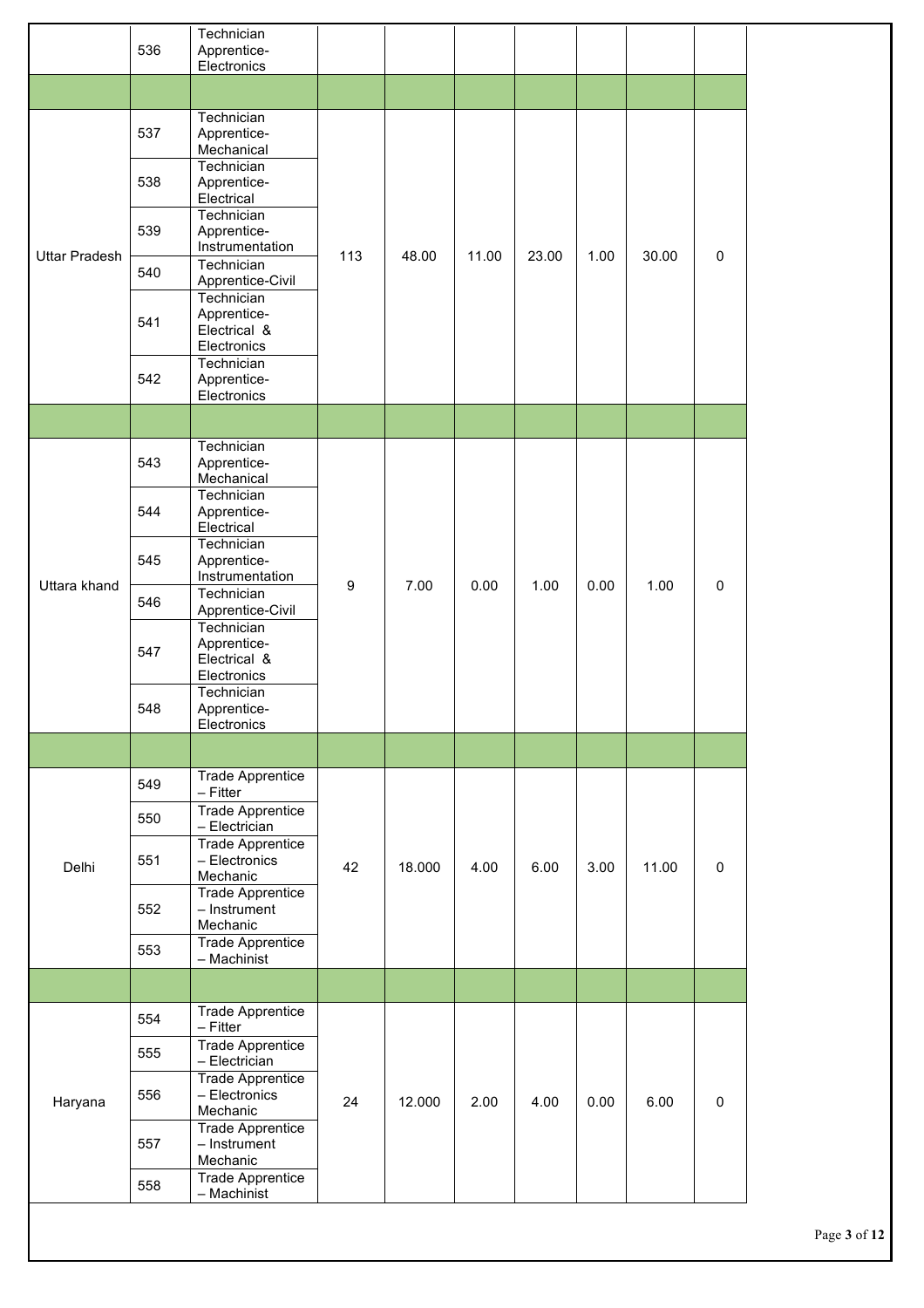|                      | 559 | <b>Trade Apprentice</b><br>- Fitter                  |    | 3.000  | 0.00 | 1.00  |      |       | $\pmb{0}$   |
|----------------------|-----|------------------------------------------------------|----|--------|------|-------|------|-------|-------------|
|                      | 560 | <b>Trade Apprentice</b><br>- Electrician             |    |        |      |       |      |       |             |
| Himachal<br>Pradesh  | 561 | <b>Trade Apprentice</b><br>- Electronics<br>Mechanic | 5  |        |      |       | 0.00 | 1.00  |             |
|                      | 562 | <b>Trade Apprentice</b><br>- Instrument<br>Mechanic  |    |        |      |       |      |       |             |
|                      | 563 | <b>Trade Apprentice</b><br>- Machinist               |    |        |      |       |      |       |             |
|                      |     |                                                      |    |        |      |       |      |       |             |
|                      | 564 | <b>Trade Apprentice</b><br>- Fitter                  |    |        |      |       |      |       |             |
|                      | 565 | <b>Trade Apprentice</b><br>- Electrician             |    |        |      |       |      |       |             |
| Jammu &<br>Kashmir   | 566 | <b>Trade Apprentice</b><br>- Electronics<br>Mechanic | 5  | 4.000  | 0.00 | 0.00  | 0.00 | 1.00  | 0           |
|                      | 567 | <b>Trade Apprentice</b><br>- Instrument<br>Mechanic  |    |        |      |       |      |       |             |
|                      | 568 | <b>Trade Apprentice</b><br>- Machinist               |    |        |      |       |      |       |             |
|                      |     |                                                      |    |        |      |       |      |       |             |
|                      | 569 | <b>Trade Apprentice</b><br>- Fitter                  |    | 13.000 | 2.00 | 8.00  | 0.00 | 5.00  |             |
|                      | 570 | <b>Trade Apprentice</b><br>- Electrician             | 28 |        |      |       |      |       |             |
| Punjab               | 571 | <b>Trade Apprentice</b><br>- Electronics<br>Mechanic |    |        |      |       |      |       | $\pmb{0}$   |
|                      | 572 | <b>Trade Apprentice</b><br>- Instrument<br>Mechanic  |    |        |      |       |      |       |             |
|                      | 573 | <b>Trade Apprentice</b><br>– Machinist               |    |        |      |       |      |       |             |
|                      |     |                                                      |    |        |      |       |      |       |             |
|                      | 574 | <b>Trade Apprentice</b><br>- Fitter                  |    | 14.000 |      | 4.00  | 3.00 | 5.00  |             |
|                      | 575 | <b>Trade Apprentice</b><br>- Electrician             |    |        |      |       |      |       |             |
| Rajasthan            | 576 | <b>Trade Apprentice</b><br>- Electronics<br>Mechanic | 28 |        | 2.00 |       |      |       | $\pmb{0}$   |
|                      | 577 | <b>Trade Apprentice</b><br>- Instrument<br>Mechanic  |    |        |      |       |      |       |             |
|                      | 578 | <b>Trade Apprentice</b><br>- Machinist               |    |        |      |       |      |       |             |
|                      |     |                                                      |    |        |      |       |      |       |             |
|                      | 579 | <b>Trade Apprentice</b><br>- Fitter                  |    |        |      |       |      |       |             |
|                      | 580 | <b>Trade Apprentice</b><br>- Electrician             |    |        |      |       |      |       |             |
| <b>Uttar Pradesh</b> | 581 | <b>Trade Apprentice</b><br>- Electronics<br>Mechanic | 75 | 33.000 | 7.00 | 15.00 | 0.00 | 20.00 | $\mathbf 0$ |
|                      | 582 | <b>Trade Apprentice</b><br>- Instrument<br>Mechanic  |    |        |      |       |      |       |             |
|                      | 583 | <b>Trade Apprentice</b><br>- Machinist               |    |        |      |       |      |       |             |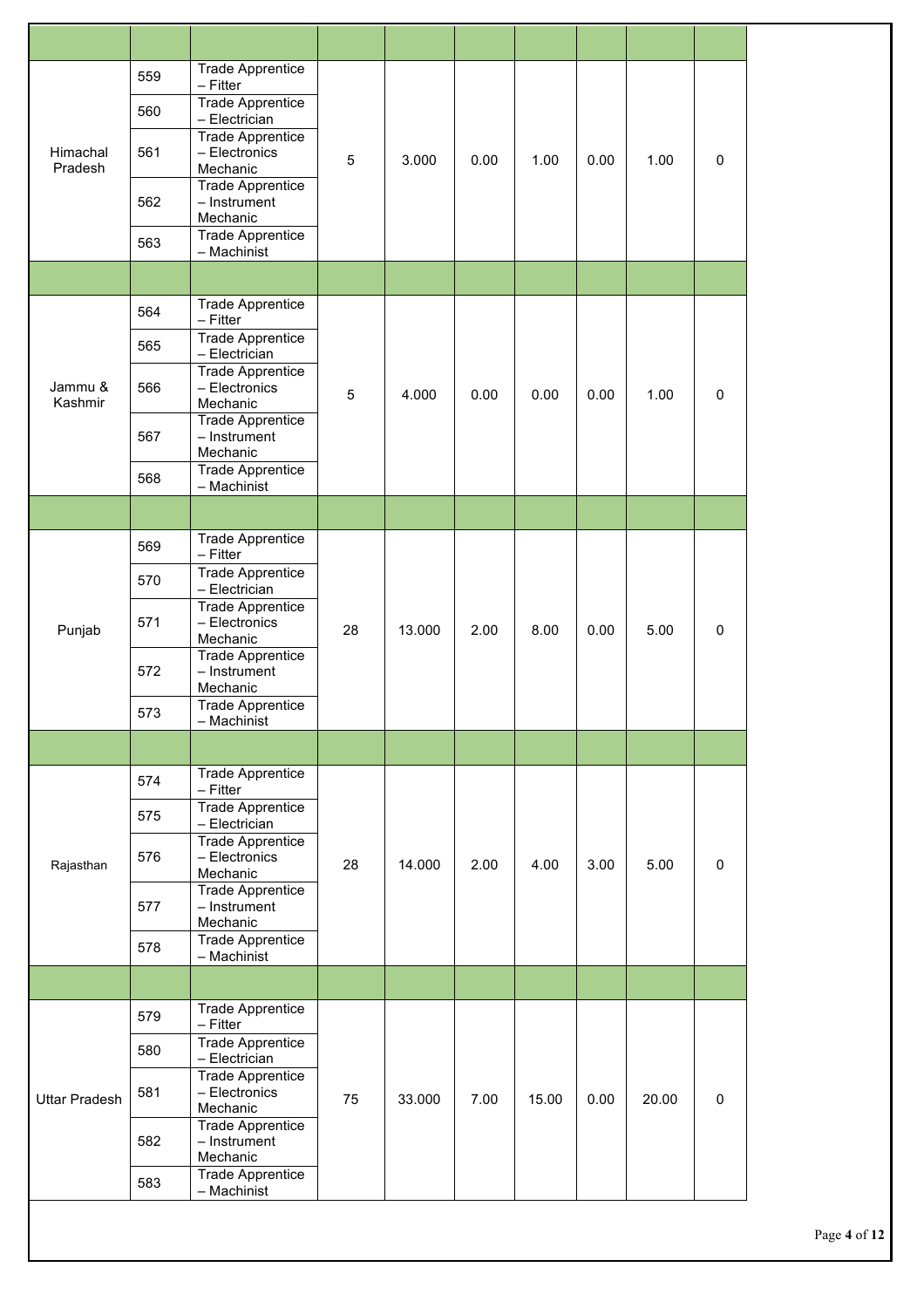| Uttarakhand          | 584 | <b>Trade Apprentice</b><br>- Fitter<br><b>Trade Apprentice</b><br>- Electrician<br><b>Trade Apprentice</b><br>- Electronics<br>Mechanic |                |       |       |        |       |        |                      |
|----------------------|-----|-----------------------------------------------------------------------------------------------------------------------------------------|----------------|-------|-------|--------|-------|--------|----------------------|
|                      | 585 |                                                                                                                                         |                |       |       |        |       |        |                      |
|                      | 586 |                                                                                                                                         | $\,6$          | 5.000 | 0.00  | 1.00   | 0.00  | 0.00   | 0                    |
|                      | 587 | <b>Trade Apprentice</b><br>- Instrument<br>Mechanic                                                                                     |                |       |       |        |       |        |                      |
|                      | 588 | Trade Apprentice<br>- Machinist                                                                                                         |                |       |       |        |       |        |                      |
|                      |     |                                                                                                                                         |                |       |       |        |       |        |                      |
| Chandigarh           | 589 |                                                                                                                                         | $\mathbf{1}$   | 1.00  | 0.00  | 0.00   | 0.00  | 0.00   |                      |
| Delhi                | 590 |                                                                                                                                         | 12             | 7.00  | 1.00  | 1.00   | 0.00  | 3.00   |                      |
| Haryana              | 591 |                                                                                                                                         | $\overline{7}$ | 5.00  | 0.00  | 1.00   | 0.00  | 1.00   |                      |
| Himachal<br>Pradesh  | 592 | <b>Trade Apprentice</b><br>(Accountant)                                                                                                 | $\overline{2}$ | 2.00  | 0.00  | 0.00   | 0.00  | 0.00   |                      |
| Jammu &<br>Kashmir   | 593 |                                                                                                                                         | $\overline{2}$ | 2.00  | 0.00  | 0.00   | 0.00  | 0.00   |                      |
| Punjab               | 594 |                                                                                                                                         | $\overline{7}$ | 4.00  | 0.00  | 2.00   | 0.00  | 1.00   |                      |
| Rajasthan            | 595 |                                                                                                                                         | 8              | 5.00  | 0.00  | 1.00   | 1.00  | 1.00   |                      |
| <b>Uttar Pradesh</b> | 596 |                                                                                                                                         | 22             | 11.00 | 2.00  | 4.00   | 0.00  | 5.00   |                      |
| Uttarakhand          | 597 |                                                                                                                                         | $\overline{2}$ | 2.00  | 0.00  | 0.00   | 0.00  | 0.00   |                      |
|                      |     |                                                                                                                                         |                |       |       |        |       |        |                      |
| Chandigarh           | 598 |                                                                                                                                         | 1              | 1.00  | 0.00  | 0.00   | 0.00  | 0.00   |                      |
| Delhi                | 599 |                                                                                                                                         | 3              | 3.00  | 0.00  | 0.00   | 0.00  | 0.00   |                      |
| Haryana              | 600 | <b>Trade Apprentice</b>                                                                                                                 | $\overline{2}$ | 2.00  | 0.00  | 0.00   | 0.00  | 0.00   |                      |
| Punjab               | 601 | - Data Entry<br>Operator (Fresher                                                                                                       | 3              | 3.00  | 0.00  | 0.00   | 0.00  | 0.00   | 7 PV,                |
| Rajasthan            | 602 | Apprentices)                                                                                                                            | $\overline{c}$ | 2.00  | 0.00  | 0.00   | 0.00  | 0.00   | 6 PH,<br>7 PL,       |
| <b>Uttar Pradesh</b> | 603 |                                                                                                                                         | $\,6$          | 4.00  | 0.00  | 1.00   | 0.00  | 1.00   | 5 MD<br>$\star\star$ |
| Uttarakhand          | 604 |                                                                                                                                         | 1              | 1.00  | 0.00  | 0.00   | 0.00  | 0.00   |                      |
| Chandigarh           | 605 |                                                                                                                                         | $\mathbf{1}$   | 1.00  | 0.00  | 0.00   | 0.00  | 0.00   |                      |
| Delhi                | 606 |                                                                                                                                         | 3              | 3.00  | 0.00  | 0.00   | 0.00  | 0.00   |                      |
| Haryana              | 607 | <b>Trade Apprentice</b>                                                                                                                 | $\overline{2}$ | 2.00  | 0.00  | 0.00   | 0.00  | 0.00   |                      |
| Punjab               | 608 | - Data Entry<br>Operator (Skill<br>Certificate                                                                                          | 3              | 3.00  | 0.00  | 0.00   | 0.00  | 0.00   |                      |
| Rajasthan            | 609 | Holder)                                                                                                                                 | $\mathbf{1}$   | 1.00  | 0.00  | 0.00   | 0.00  | 0.00   |                      |
| <b>Uttar Pradesh</b> | 610 |                                                                                                                                         | 3              | 3.00  | 0.00  | 0.00   | 0.00  | 0.00   |                      |
| Uttarakhand          | 611 |                                                                                                                                         | 0              | 0.00  | 0.00  | 0.00   | 0.00  | 0.00   |                      |
| <b>TOTAL</b>         |     |                                                                                                                                         | 626            | 317   | 47.00 | 109.00 | 17.00 | 136.00 | $25**$               |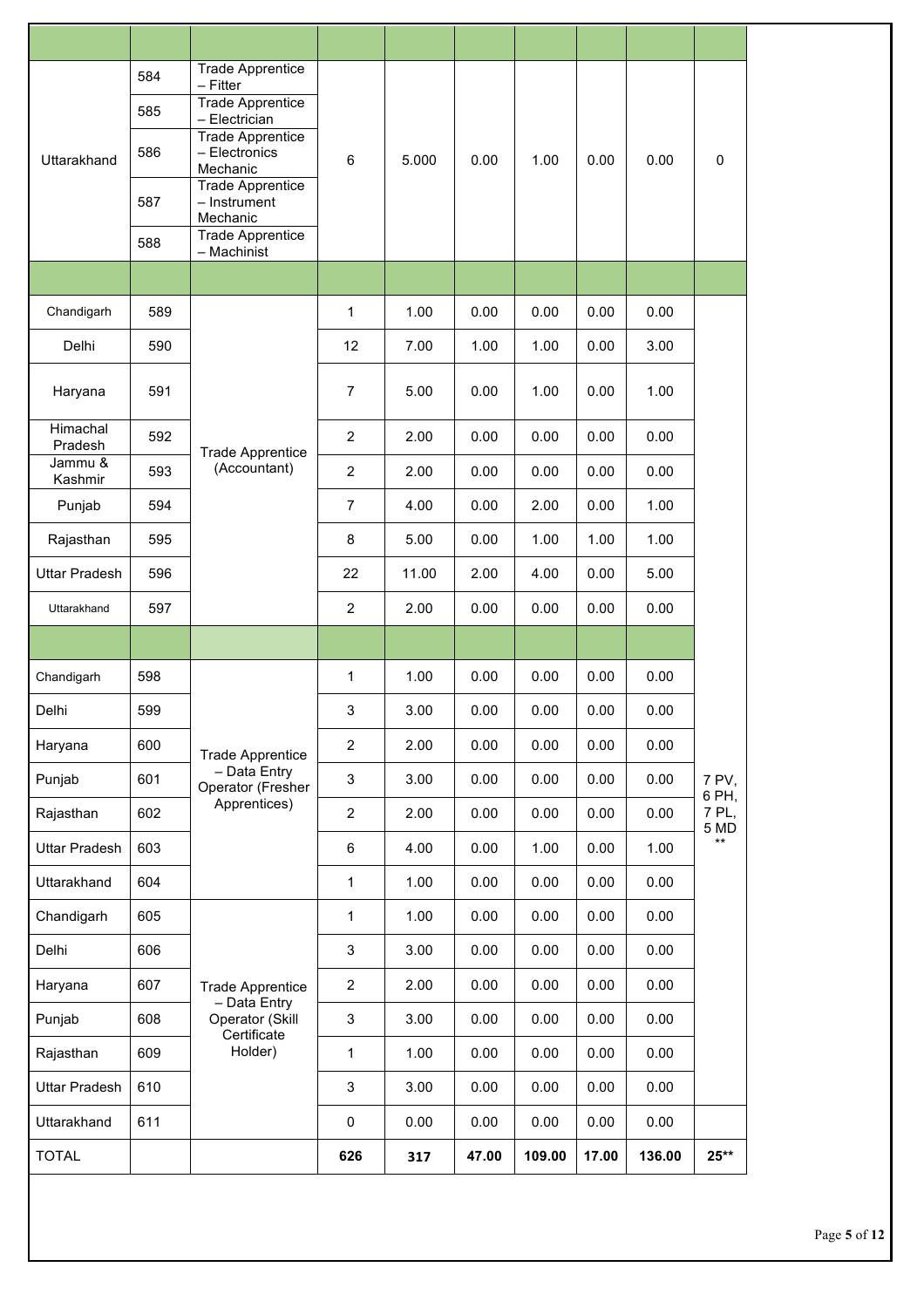# **NOTE:**

- 1. \*\*The **reservation for PwBD** as indicated for the Discipline of **Trade Apprentice – Accountant, Trade Apprentice – Data Entry Operator (Fresher Apprentices) & Trade Apprentice – Data Entry Operator (Skill Certificate Holder)** shall be applied on horizontal basis, across all categories, as per the Government guidelines.
- 2. No. of seats indicated above is tentative and may increase or decrease in the relevant categories at the absolute discretion of the management and in compliance with the Presidential Directives on reservation at the time of engagement.
- **3.** In case of non-availability of suitable candidates for filling up seats against codes (**598,599,600,601,602,603&604**) or (**605,606,607,608,609,610&611**), the same shall be filled by suitable candidates from code (**598,599,600,601,602,603&604**) or (**605,606,607,608,609,610&611**), as the case may be, as per selection criteria and other criteria / parameters.

# **Prescribed Qualification/Eligibility Criteria**

- 1. **For Discipline Code - 501/507/513/519/525/531/537/543 -** Technician Apprentice(Mechanical)- 3 years Regular Full Time Diploma in Mechanical Engineering from recognized Institute/University with minimum of 50% marks in aggregate for General & OBC candidates & 45% in case of SC/ST candidates against reserved positions.
- 2. **For Discipline Code – 502/508/514/520/526/532/538/544** Technician Apprentice(Electrical) 3 years Regular Full Time Diploma in Electrical Engineering from recognized Institute/University with minimum of 50% marks in aggregate for General & OBC candidates & 45% in case of SC/ST candidates against reserved positions.
- 3. **For Discipline Code- 503/509/515/521/527/533/539/545** Technician Apprentice(Instrumentation) 3 years Regular Full Time Diploma in Instrumentation Engineering from recognized Institute/University with minimum of 50% marks in aggregate for General & OBC candidates & 45% in case of SC/ST candidates against reserved positions.
- 4. **For Discipline Code- 504/510/516/522/528/534/540/546** Technician Apprentice(Civil) 3 years Regular Full Time Diploma in Civil Engineering from recognized Institute/University with minimum of 50% marks in aggregate for General & OBC candidates & 45% in case of SC/ST candidates against reserved positions.
- 5. **For Discipline Code- 505/511/517/523/529/535/541/547** Technician Apprentice (Electrical & Electronics) 3 years Regular Full Time Diploma in Electrical & Electronics Engineering from recognized Institute/University with minimum of 50% marks in aggregate for General & OBC candidates & 45% in case of SC/ST candidates against reserved positions.
- 6. **For Discipline Code- 506/512/518/524/530/536/542/548** Technician Apprentice(Electronics) 3 years Regular Full Time Diploma in Electronics Engineering from recognized Institute/University with minimum of 50% marks in aggregate for General & OBC candidates & 45% in case of SC/ST candidates against reserved positions
- 7. **For Discipline Code- 549/554/559/564/569/574/579/584** Trade Apprentice (Fitter) Regular Full time ITI (Fitter) recognized by NCVT / SCVT.
- 8. **For Discipline Code- 550/555/560/565/570/575/580/585** Trade Apprentice (Electrician) Regular Full time ITI (Electrician) recognized by NCVT / SCVT.
- 9. **For Discipline Code- 551/556/561/566/571/576/581/586** Trade Apprentice (Electronics Mechanic) Regular Full time ITI (Electronics Mechanic) recognized by NCVT / SCVT.
- 10. **For Discipline Code- 552/557/562/567/572/577/582/587** Trade Apprentice (Instrument Mechanic) Regular Full time ITI (Instrument Mechanic) recognized by NCVT / SCVT.
- 11. **For Discipline Code- 553/558/563/568/573/578/583/588** Trade Apprentice (Machinist) Regular Full time ITI (Machinist) recognized by NCVT / SCVT.
- 12. **For Discipline Code – 589/590/591/592/593/594/595/596/597 -** Trade Apprentice-Accountant: Regular Full Time Graduate in any discipline with minimum 50% marks in aggregate for General & OBC candidates and 45% in case of SC/ST/PwBD candidates for reserved positions from a recognized Institute/University.
- 13. **For Discipline Code – 598/599/600/601/602/603/604 -** Trade Apprentice Data Entry Operator (Fresher Apprentices): Non-Graduate with 12th pass qualification.
- 14. **For Discipline Code – 605/606/607/608/609/610/611 -** Trade Apprentice Data Entry Operator (Skilled Certificate Holders):. Minimum 12th pass. Additionally, candidates should possess Skill Certificate of 'Domestic Data Entry Operator' for training of less than one year issued by an awarding body recognised under National Skill Qualifications Framework or any other authority recognised by the Central Govt.

### Note:

■ Candidates holding the required qualification acquired through part-time/correspondence/ distance education mode are not eligible.

§Candidates having undergone training and/or having job experience for a period of one year or more after the attainment of the qualification shall not be eligible for being engaged.

§Candidates who have completed three years after acquiring the prescribed qualification as on date of reckoning eligibility criteria shall also not be eligible for engagement as Apprentices.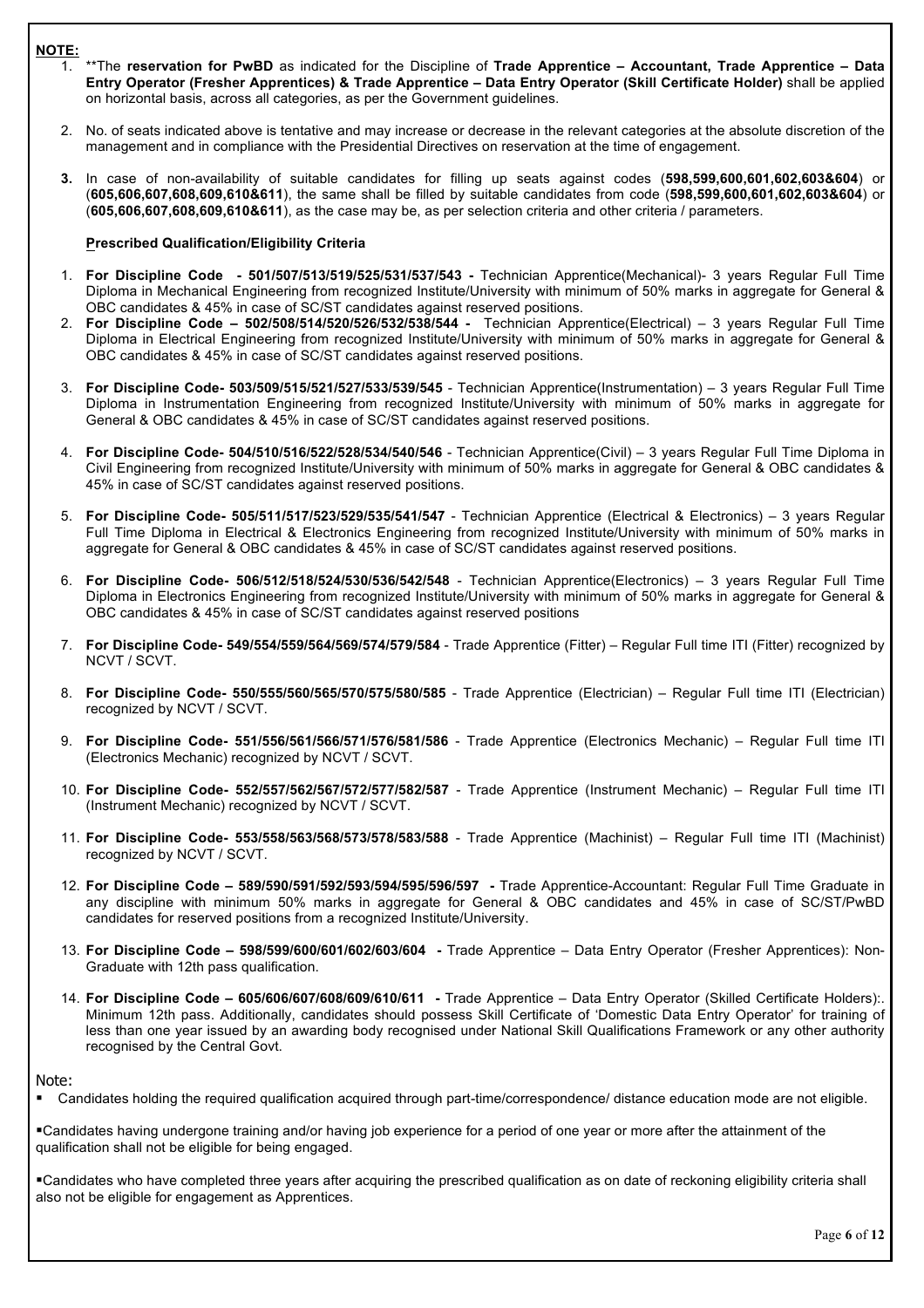§A Candidate should not have undergone Apprenticeship Training earlier or has been pursuing Apprenticeship Training under the Apprentices Act.

§In case of "Fresher Apprentice" the candidate should not have undergone any institutional training or skill training, before taking up onthe job training or practical training under the Apprentices Act 1961.

•At any stage of the selection process, if it is found that the candidate has furnished false or incorrect information, the candidature of the candidate will be cancelled. Candidate shall also render himself liable for criminal prosecution.

- 15. For ITI qualification in the relevant trade, eligibility shall be pass marks. Only regular full time ITI course recognised by NCVT/SCVT shall be considered.
- 16. Under Discipline Code **598/599/600/601/602/603/604**, "Fresher apprentice" will be considered. "Fresher apprentice" means a non-graduate apprentice, who has not undergone any institutional training or skill training, before taking up on-the-job training or practical training under the Apprentices Act, 1961.
- 17. Under Discipline Code **605/606/607/608/609/610/611**, Skill Certificate Holders will be considered. Candidates applying against under the codes **605/606/607/608/609/610/611** with Skill Certificate in 'Domestic Data Entry Operator' should possess skill certificate for training of less than one year issued by an awarding body recognised under National Skill Qualifications Framework or any other authority recognised by the Central Govt. in this regard.
- 18. Candidates possessing Diploma in Engineering in relevant trade / discipline under recognized lateral entry scheme (Class–XII (Sc.)/ ITI admitted in 2nd year of Diploma course) shall also be considered eligible subject to meeting prescribed percentage of marks on the basis of aggregate of all semesters in the diploma course.
- 19. Candidates with qualification acquired through Distance Learning / Part Time / Correspondence Mode shall **NOT** be considered.
- 20. Candidates possessing higher professional qualifications such as **BE / B Tech, MBA, CA, LLB, MCA** or any such equivalent qualification or pursuing higher qualification **shall NOT** be considered. Suppression of information regarding possession or pursuing higher qualification shall render a candidate ineligible for consideration at any stage of selection/termination or any time during engagement.
- 21. Candidates applying for more than one Trade/Discipline will not be considered and their applications will be summarily rejected.
- 22. In case the date of declaration of result is not mentioned in the Mark Sheet, the candidate shall be required to submit a certificate mentioning the date of publication of result from the Principal of the School/Polytechnic/ College/Institute from where the candidate pursued his/her Class XII/ITI(Fitter) /Graduation/Diploma course, at the time of Document Verification.
- 23. **Reservation for PwBD Candidates for the Discipline Code 589/590/591/592/593/594/595/596/597, 598/599/600/601/602/603/604 & 605/606/607/608/609/610/611**: To be eligible against reservation for PwBD, the permanent disability should be a minimum of 40% as issued by the Competent Authority in the Disability Certificate**. Categories of Disability** with a **minimum of 40%** and above are given below - **PV: Low Vision (LV) / Partially Blind (PB)** 
	- **PH: Partially Deaf**

**PL: Musculoskeletal (OA – one arm affected / OL – One leg affected / OAL – One arm and one leg affected), Leprosy cured, Dwarfism, Acid Attack Victim, Cerebral Palsy**

**MD – A combination of the above**

*The Rights of Persons with Disabilities Act 2016 - Section 2(r) defines "person with benchmark disability" as a person duly certified by the certifying authority with:*

• Not less than 40% of a specified disability where specified disability has not been defined in measurable terms, and

• A disability where specified disability has been defined in measurable terms.

The candidates are required to submit a Disability Certificate issued by competent authority as per the Rights of Persons with Disabilities Rules, 2017, failing which their candidature as PwBD candidates will not be considered. Persons with Benchmark Disabilities must be capable of performing the task assigned to them/take instructions using suitable aids and appliances. **PwBD** candidates with less than 40% of permanent disability are NOT eligible.

- 24. The candidates who have undergone Apprenticeship earlier or pursuing Apprenticeship Training in an Industry as per the Apprenticeship Act, 1961/1973 as amended from time to time or job experience for a period of 1 year or more are **NOT eligible**.
- 25. Candidates who have **completed 3 YEARS** after acquiring the prescribed educational qualification as on **date of reckoning i.e. 31.12.2021** shall **NOT BE ELIGIBLE** for engagement.
- 26. Candidates, who have undergone training and / or having job experience for a period of one year or more are not eligible for being engaged.
- 27. In case the date of Declaration of result is not mentioned in the Mark Sheet, the candidate must submit a certificate mentioning the date of publication of result from the Principal of the College/Institute from where the candidate pursued his Graduation/Diploma in Engineering, along with his application form.
- 28. Candidates registered with Local / State Employment Exchange(s) / Vocational Rehabilitation Centre for Person with Benchmark Disability (PwBD) and meeting the prescribed eligibility criteria, are required to **apply Online, failing which their candidature will not be considered**.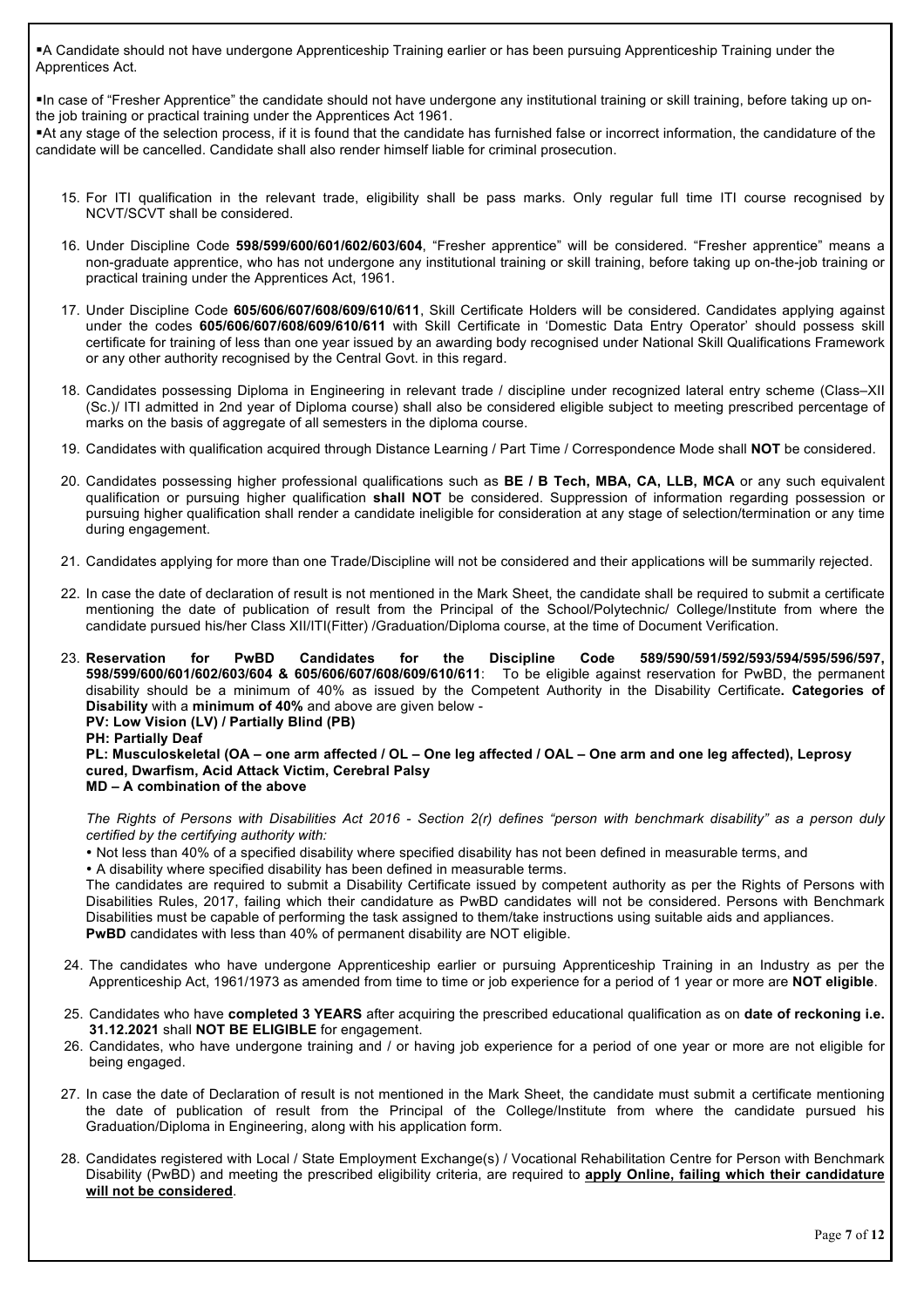### **B. Age Limit**

- 1. Minimum 18 years and maximum 24 years as on 31.12.2021 for General / EWS candidates**.** Relaxation of upper age limit to SC/ST/OBC (NCL)/PwBD candidates shall be extended as per Govt. guidelines.
- 2. Mark sheet / Certificate issued by Board of Secondary Education for passing Matriculation (Class X) examination shall be the only acceptable document in support of age.
- **C. Reservation, Concessions & relaxations to candidates belonging to SC/ST/OBC(NCL)/PwBD/Economically Weaker Sections (EWS)**
- 1. Reservation for candidates belonging to SC, ST, OBC (NCL), PwBD & EWS categories will be in terms of numbers indicated above.
- 2. However, if the prescribed no. of persons belonging either to the Scheduled Caste or Scheduled Tribes are not available as per Selection criteria and other criteria/parameters, the seats reserved in any trade for them may be filled by persons belonging to the Scheduled Tribes or as the case may be to the Scheduled Caste on the basis of position in the merit list based on marks obtained in the Written Test, meeting the notified eligibility criteria and documents found in order upon verification etc. If the reserved seats cannot be filled even in the above given manner, seats so lying unfilled may be filled first by persons belonging to Other Backward Classes on the basis of position in the merit list based on marks obtained in the Written Test, meeting the notified eligibility criteria and documents found in order upon verification etc. Seats still remaining unfilled will be filled by candidates belonging to unreserved category on the basis of position in the merit list based on marks obtained in the Written Test, meeting the notified eligibility criteria and documents found in order upon verification etc.

Similarly, if seats reserved in any trade for the Other Backward Classes cannot be filled from the Other Backward Classes, then the seats so lying unfilled may be filled by persons belonging to the Scheduled Caste or Scheduled Tribes on the basis of position in the merit list based on marks obtained in the Written Test, meeting the notified eligibility criteria and documents found in order upon verification etc. Seats still remaining unfilled will be filled by candidates belonging to unreserved category on the basis of position in the merit list based on marks obtained in the Written Test, meeting the notified eligibility criteria and documents found in order upon verification etc.

Similarly, if seats reserved in any trade for the Economically Weaker Section (EWS) cannot be filled from the Economically Weaker Section (EWS), then the seats so lying unfilled may be filled by persons belonging to unreserved category on the basis of position in the merit list based on marks obtained in the Written Test, meeting the notified eligibility criteria and documents found in order upon verification etc.

- 3. Relaxation in upper age upto 5 years for SC/ST candidates and 3 years for OBC (NCL) candidates considered against reserved positions will be allowed.
- 4. Relaxation in upper age upto 10 years for Persons with Benchmark Disabilities (PwBD) candidates irrespective of reservation of seats for them. Further, upper age relaxation of 5 years to PwBD candidates belonging to SC/ST category and 3 years to PwBD-OBC(NCL) candidates.
- 5. A PwBD candidate availing of only age relaxation (no relaxation in eligibility qualification marks/in written test qualifying marks) shall be considered against unreserved seat in order of merit in the select list before being considered against a reserved seat.
- 6. Reservation for PwBD categories to be engaged as Apprentices shall be in consistence with Section 34(1) of the Rights of Persons with Disabilities Act, 2016.
- 7. Reservation in PwBD category will be extended on horizontal basis, against notified numbers of seats in identified Trade/Disciplines.
- 8. Minimum prescribed qualification marks will be relaxed by 5% for candidates belonging to SC/ST/PwBD categories considered against reserved positions.
- 9. A person with a specified disability listed in the Schedule appended to the Act but not covered under Section 34(1), if certified by a certifying officer as a person with disability of 40% or above, shall be allowed concessions/relaxations available to PwBDs. One shall be declared successful, if selected on merit against unreserved seats. His/her candidature will not be considered/adjusted against reservation provided to PwBDs under Section 34(1) of the Act of 2016.
- 10. For claiming the benefit of OBC category, the candidate should submit caste certificate in the proforma prescribed by Govt. of India, which would, among others specifically mention that the candidate does not belong to the persons/sections (creamy layer) as mentioned in column 3 of the schedule to the Department of Personnel & Training, Government of India OM No.36012/22/93-Estt.(SCT) dated 08.09.1993 and OM No. 36036/2/2013-Estt.(Res.) dated 30.05.2014. In case of candidates belonging to OBC (non-creamy layer) category, name of OBC caste mentioned in the certificate should fall in the Central List of OBCs of the respective State and non-creamy layer status should be valid as on cut-off date of reckoning eligibility criteria i.e. 31.12.2021
- 11. Candidates belonging to OBC category but falling in creamy layer are not entitled to OBC reservation benefits. Accordingly such candidates may choose to apply for the positions provided they meet the age criteria applicable to UR candidates and indicate their category as "UR (Unreserved)".
- 12. Candidates belonging to EWS category are required to submit an Income & Asset Certificate issued by Competent Authority prescribed under Point No.5 of the Department of Personnel & Training's O.M. No.36039/1/2019-Estt(Res) dated 31.01.2019.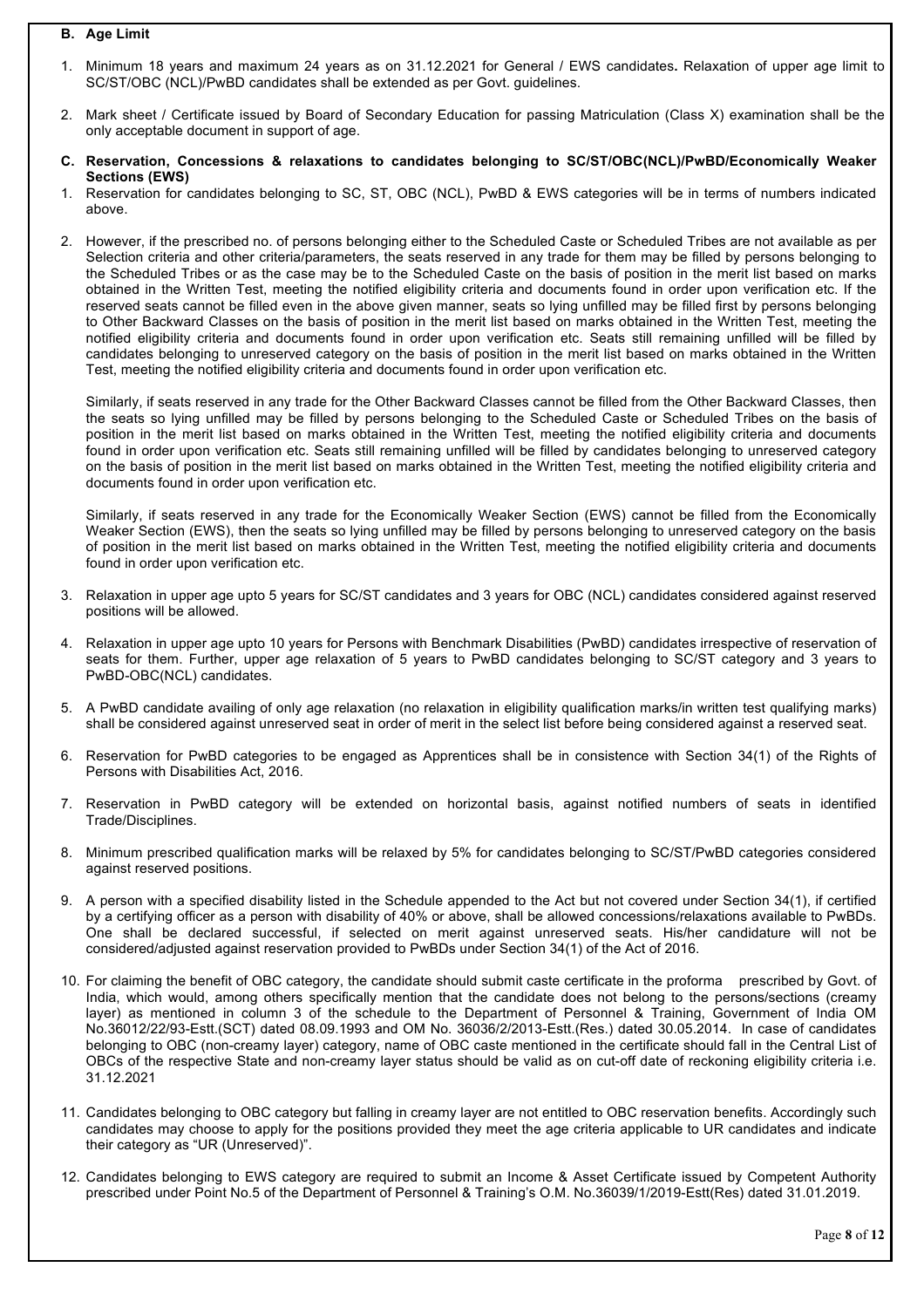13. SC/ST/PwBD candidates appearing for Written Test/Document Verification will be reimbursed single second class railway fare from the nearest railway station of the mailing address to the place of Written Test/Document Verification and back by the shortest route on production of ticket, provided the distance is not less than 30 KMs.

# **D. Period of Apprenticeship Training**

- 1. **12 Months** for all disciplines except
- 2. Trade Apprentice Data Entry Operator (Fresher Apprentices) & Trade Apprentice Data Entry Operator (Skilled Certificate Holders) will be having **15 Months** training

# **E. Date of Reckoning Eligibility Criteria**

The date for the purpose of possession of qualification and meeting age criteria shall be 31.12.2021**.**

### **Selection Methodology**

- 1. Selection shall be on the basis of performance of the candidates on the basis of marks obtained by them in the **Written Test** (Duration **90 Minutes**) and meeting notified eligibility criteria**.**
- 2. The Written Test will comprise of **100 questions** with Objective Type Multiple Choice Questions (**MCQs**) consisting of four option with one correct option. The questions would be in bilingual i.e. English & Hindi. There will be no negative marking.
- 3. The written test will assess the candidates on the following parameters:-

### **Trade Apprentice Accountant**

- Generic Aptitude including Quantitative Aptitude 30 Marks
- Reasoning Abilities 30 Marks
- Basic English Language Skills 40 Marks

# **Trade Apprentice -Data Entry Operator (Fresher & Skill Certificate Holder)**

- Generic Aptitude including Quantitative Aptitude 30 Marks
- Reasoning Abilities 30 Marks<br>• Basic English Language Skills -
- Basic English Language Skills 40 Marks

#### **Trade Apprentice (Fitter/Electrician/Electronics Mechanic/Instrument Mechanic/Machinist) & Technician Apprentice (Mechanical/Electrical/Instrumentation/Civil/Electrical & Electronics/Electronics):**

- Technical Acumen in relevant discipline 40 Marks
- Generic Aptitude including Quantitative Aptitude 20 Marks
- Reasoning Abilities 20 Marks
- Basic English Language Skills 20 Marks
- 4. The candidates will have to secure a minimum of 40% marks in written test to qualify for selection process. The minimum qualifying marks shall be 35% for candidates belonging to SC/ST/PwBD categories against reserved positions. In case of tie (two or more) of marks in the written test, the date of birth (senior by age) shall be the factor to be considered (in that order only) to place a candidate's rank in the merit list.
- 5. Candidates selected as apprentices will have to fulfill the minimum physical fitness standard / parameters as specified in the Apprentice Act and amendments / modification issued from time to time. Only those candidates declared fit in pre-engagement medical and physical fitness shall be considered for engaging as apprentice.

### **F. Document Verification**

Candidates shortlisted on the basis of their position in the merit list and subject to number of seats in respective Trades/Disciplines, shall be called for document verification. The following original documents along with a self-attested copy should be furnished at the time of Document Verification:

- 1. 10th Pass/Matriculation certificate issued by the concerned education board as proof of date of birth. No other document will be accepted for verification of date of birth.
- 2. SC/ST/OBC(NCL)/Disability/EWS-Income & Asset Certificate by reserved category candidates in the prescribed format issued by Competent Authority.
- 3. Class XII marksheet issued by the concerned education board/ Semester-wise/ year-wise mark sheets of ITI (Fitter) issued by NCVT or SCVT/Graduation/Diploma Engineering
- 4. Class XII/Final ITI (Fitter) issued by NCVT or SCVT/Graduation/Diploma Certificate issued by respective Board/ Authority.
- 5. Conversion certificate from CGPA/OGPA/Letter Grade to percentage of marks, if applicable, from concerned University/Institute. 6. Certificate mentioning the date of publication of result from the Principal of the Polytechnic/ School/College/ Institute from where the candidate pursued his/her Class XII/ITI (Fitter)/ Graduation/ Diploma course, if applicable.
- 7. For Candidates applying against Code **605/606/607/608/609/610/611** with Skill Certificate in 'Domestic Data Entry Operator' Skill certificate issued by an awarding body recognised under National Skill Qualifications Framework or any other authority recognised by the Central Govt. in this regard.
- 8. Any other Certificate, as specified.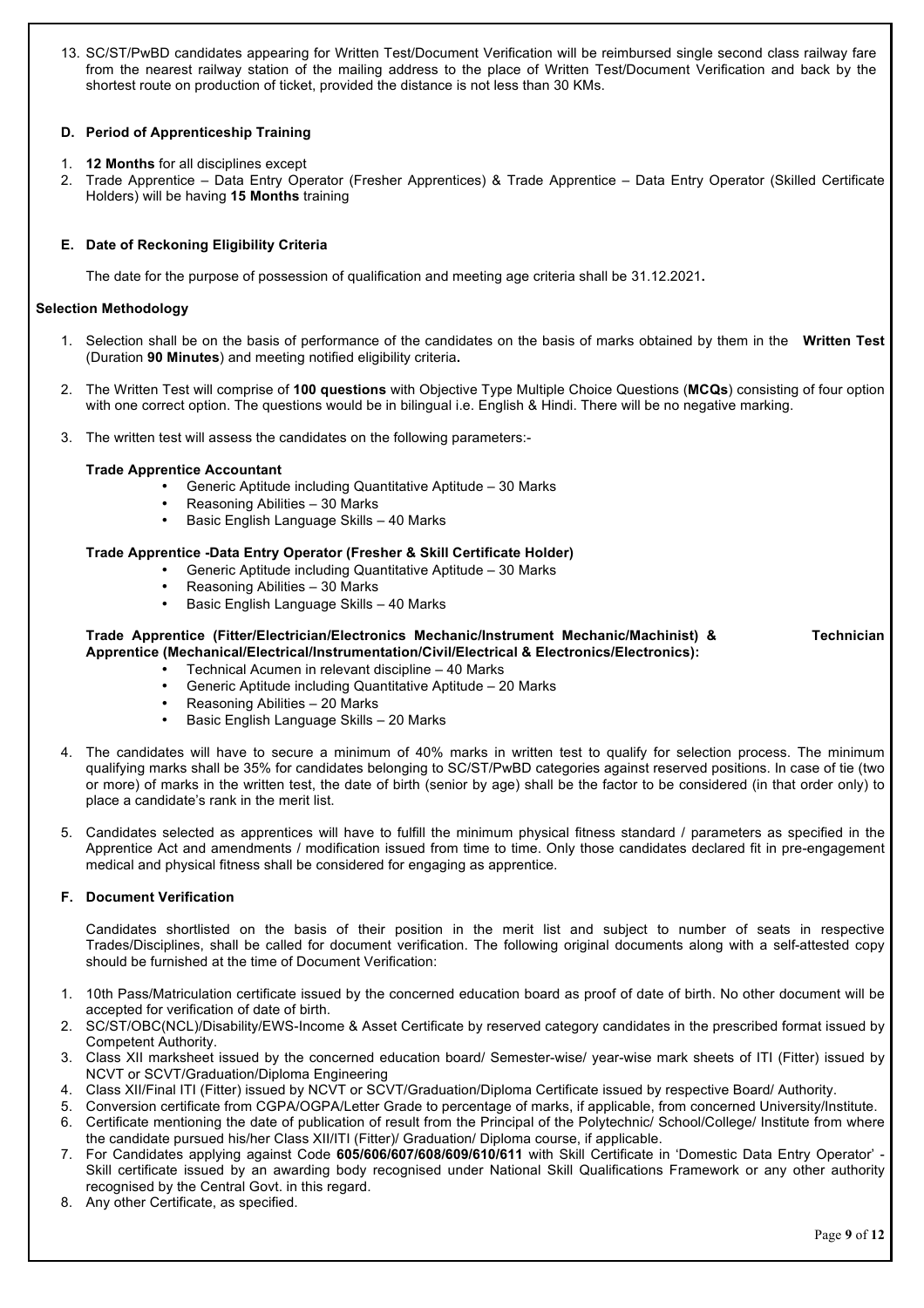# **Pre-Engagement Medical Fitness**

- 1. Candidates selected as apprentices will have to fulfil the minimum physical fitness standard / parameters as specified in the Apprentices Act and amendments/modifications issued from time to time.
- 2. Medical examination of PwBD candidates shall be with due consideration to the provisions of Rights of Persons with Disabilities Act, 2016.
- **3. Only those candidates who are declared fit in pre-engagement medical examination shall be considered for engagement as apprentice.**

### **G. Offer of engagement**

Finally shortlisted candidates whose documents including pre-engagement medical fitness certificate is found in order shall be issued offer of engagement.

# **H. Liability to Declare**

- 1. Candidates with reported ailments, deficiencies or abnormalities shall make a declaration to this effect while submitting their application.
- 2. A candidate found UNFIT during medical examination conducted by any unit of IOCL or any other PSU while seeking engagement as an apprentice or while seeking a regular employment in the past, is also required to declare the same with reasons for being declared UNFIT.
- 3. Candidates have to necessarily declare in case he has been arrested, prosecuted, kept under detention or fined, convicted by a Court of Law or for any offence debarred / disqualified by any Public Service Commission from appearing in its examination.

# **I. Other Conditions:**

- 1. **Stipend**: Rate of stipend payable to apprentices per month shall be as prescribed under Apprentices Act, 1961/1973 / Apprentices Rules 1992 (as amended) and Corporation's guidelines.
- 2. **Company Accommodation/HRA**: No HRA or Company's accommodation shall be provided to Apprentices.
- 3. **Leave & Holidays**: The following leave & holidays shall be admissible to Apprentices:
	- a) General Leave- 32 days @ 8 days per quarter during the period of Apprenticeship including on medical grounds.
	- b) Casual Leave- 12 days per calendar year (pro-rata)
	- c) An Apprentice shall avail such Holidays as are observed in the establishment in which he/she is undergoing Apprenticeship training.
	- d) Leave not availed shall lapse at the end of apprenticeship period.
- 4. **Insurance Coverage**: Apprentices shall be covered under suitable Accident Insurance Coverage.
- 5. **Discipline**: Apprentices shall be covered under the Certified Standing Orders applicable to workmen at the establishment where they are undergoing Apprenticeship training.
- 6. **Period of Apprenticeship Training**: may be extended under certain circumstances as provided under Rule 7 of the Apprentices Rules 1992.
- 7. Rules/guidelines, as may be prescribed by the Govt/framed by the Corporation from time to time, shall apply.
- 8. The decision of the Management will be final and binding on all candidates on all matters relating to eligibility, acceptance or rejection of the applications, mode of selection and cancellation of the selection process etc. No correspondence will be entertained in this regard.

### **J. General Instructions:**

- 1. Candidates are advised to carefully read the full advertisement for details of educational qualification and other eligibility criteria before submission of on-line application.
- 2. The Apprenticeship agreement shall be registered on-line with respective authorities.
- 3. At any stage of the selection process, if it is found that the candidate has furnished false or incorrect information, the candidature of the candidate will be cancelled. Candidate shall also render himself liable for criminal prosecution.
- 4. The candidature of the applicant would be provisional and subject to subsequent verification of certificates and testimonials etc. In case it is detected at any stage of engagement or thereafter, that a candidate does not fulfil the eligibility norms and/or that he/she has furnished any incorrect/doctored/false information/certificate/documents or has suppressed any material fact(s), his/her candidature will stand cancelled. If any of these shortcomings is/are detected even after engagement, his/her engagement is liable to be terminated.
- 5. Candidates are required to bring one Photo ID proof in ORIGINAL anyone from among Aadhar Card/PAN Card/Voter ID Card/Driving License/Passport – along with Admit Card at the time of Written Test.
- 6. Candidates without Admit Card and proof of ID as stated herewith will not be allowed to take the Written Test.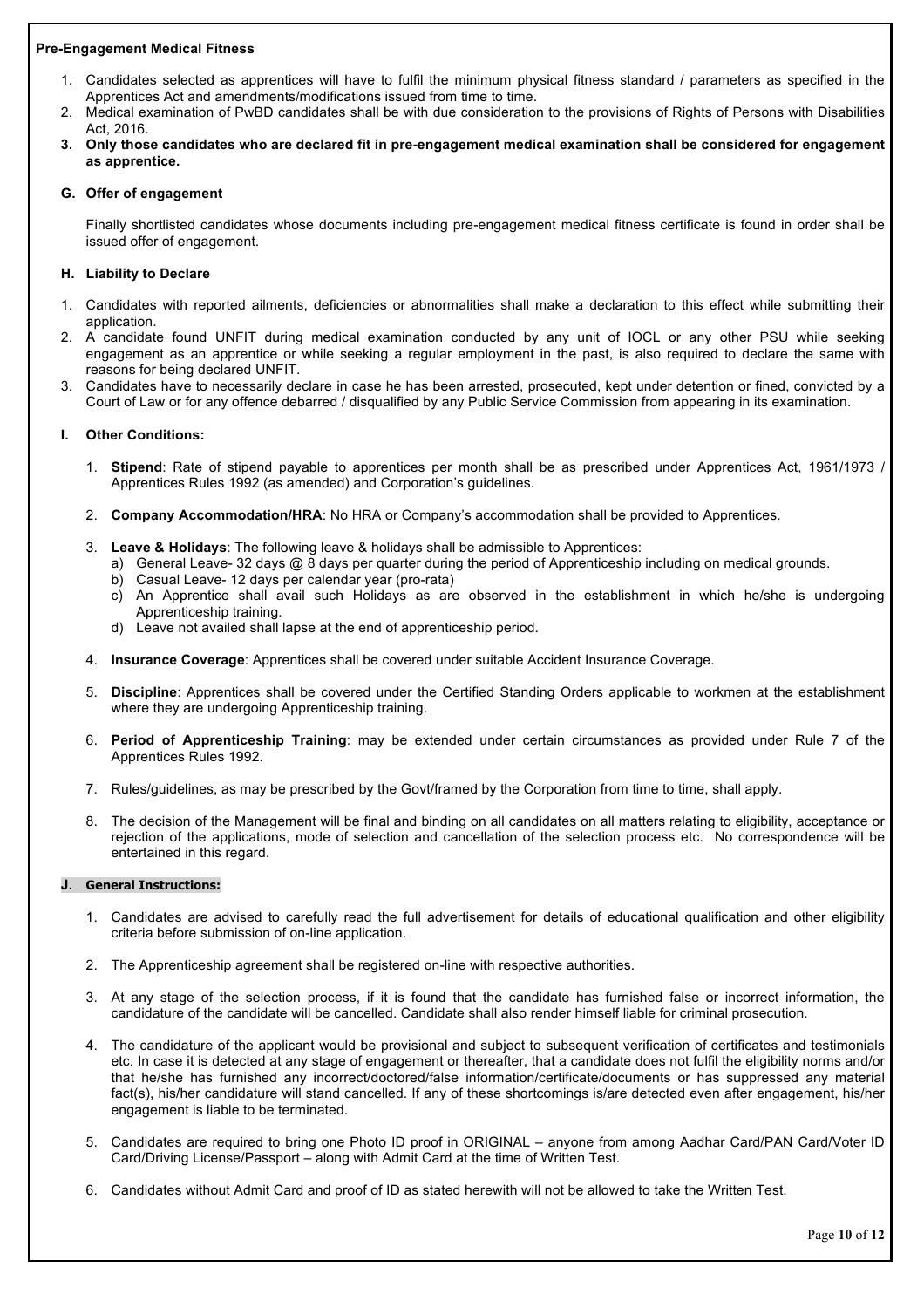- 7. Any corrigendum/addendum or updates with regard to this advertisement shall be made available on our website: www.iocl.com.
- 8. Disputes, if any shall be subject to jurisdiction of the local Court at New Delhi, for which the candidate has applied for Apprenticeship.
- **9. Candidates are advised to carefully read the full advertisement for details of educational qualification and other eligibility criteria before submission of online application.**
- 10. **Candidates are advised to register as a Trade Apprentice online in the Regional Directorate of Apprenticeship Training (RDAT) https://apprenticeshipindia.org OR as a Technician Apprentice online with the Board of Apprenticeship Training (BOAT) at https://portal.mhrdnats.gov.in/boat/commonRedirect/registermenunew!registermenunew.action**
- 11. Candidate for Trade Apprenticeship (Optional Trade) should register themselves on **NSDC** at **https://apprenticeshipindia.org**
- 12. If the application is not submitted in the line with the eligibility criteria, terms & conditions, then the application is liable for rejection.
- 13. Candidates are requested to apply sufficiently in advance before the closing date.
- 14. All the candidates are advised to keep the copy of the printout of the online application form for reference as candidates are required to quote their application no. and date of birth for downloading admit cards from our website: www.iocl.com or at **(https://www.iocl.com/PeopleCareers/Apprenticeships.aspx)**
- **15. Candidates are advised to periodically visit our above website as all future correspondence and latest information with regards to written test shall be only on our website and/or by email/sms-alerts.**
- **16. Any corrigendum/addendum etc. or updates with regard to this advertisement shall be made available on our website: www.iocl.com or at (https://www.iocl.com/PeopleCareers/Apprenticeships.aspx) ONLY.**
- 17. Candidates have to apply for **ANY ONE DISCIPLINE CODE ONLY.** Candidates applying for more than one discipline Code will not be considered and their applications will be summarily rejected.
- 18. Wherever CGPA/OGPA or Letter Grade is awarded in the ITI /Degree/ Diploma in Engineering examination, its equivalent aggregate percentage of marks must be indicated in the On-line Application Form as per the norms adopted by University/Institute.
- **19. The candidature of the applicant would be provisional and subject to subsequent verification of certificates and testimonials. In case, it is detected at any stage of engagement or thereafter, that a candidate does not fulfil the eligibility norms and/or that he/she has furnished any incorrect/doctored/false information/certificate/documents or has suppressed any material fact(s), his/her candidature will stand cancelled. Candidate shall also render himself liable to criminal prosecution. If any of these shortcomings is/are detected even after engagement if any, his/her engagement is liable to be terminated.**
- 20. Engagement of selected candidates is subject to his/her being declared medically fit as per the requirement of the Corporation. All such engagement will also be subject to all relevant Rules/policies/guidelines of the Corporation.
- 21. The decision of the Management will be final and binding on all candidates on all matters relating to eligibility, acceptance or rejection of the applications, mode of selection, cancellation of the selection process either in part or full, etc. No correspondence will be entertained in this regard. Filling up of the seats is solely at the discretion of the management based on suitability of candidates and no claim will arise for engagement, if some of these seats are not filled due to unsuitability/insufficient number of candidates.
- 22. Applications/Registration which are incomplete or are received in any other mode/form, or not fulfilling the eligibility criteria and/or those received after the last date of submission of on-line applications shall not be considered "Eligible" and treated as "Rejected". Canvassing of any kind shall disqualify the candidate.
- 23. Mere selection in written examination or empanelment after the selection process shall not confer any right of engagement to the applicants.
- **24. Upon completion of the Apprenticeship period the Corporation shall have no obligation to offer employment to such apprentices nor can an Apprentice claim right for employment on the grounds of completion of Apprenticeship.**

### **K. How to apply**

- **1.** The candidates meeting the prescribed eligibility criteria may apply online through the link which will be provided in our corporate website www.iocl.com(Careers-> Apprenticeships-> Engagement of Technical and Non-Technical Trade & Technician Apprentices in Northern Region (Marketing Division)-FY-2021-22. **Only Online mode of applications will be accepted.**
- **2.** Candidate needs to upload, scanned copy of the latest colour photograph, scanned copy of the documents namely proof of date of birth (Xth Std certificate/mark sheet), prescribed educational qualification, EWS / Caste certificate as applicable and